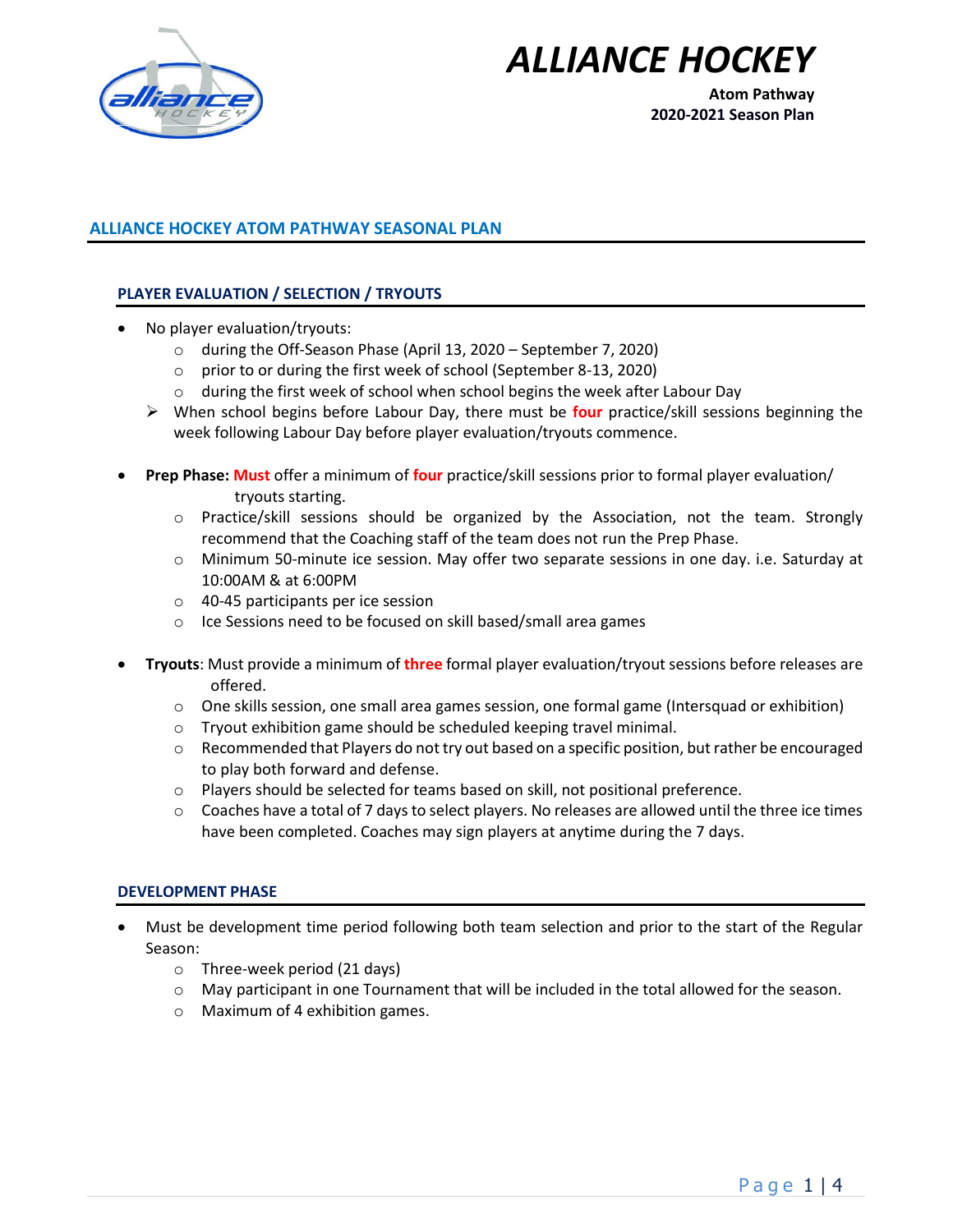

# *ALLIANCE HOCKEY*

**Atom Pathway 2020-2021 Season Plan**

## **REGULAR SEASON PHASE**

- **AAA (Pavilion)**
	- o 16-week Regular Season (October 13, 2020 February 7, 2021)
	- $\circ$  27-game Regular Season, 3 games in your own division (15 games) and 2 home & away games with opposing division (12 games).
	- $\circ$  May participate in three tournaments throughout the Regular Season/Playoff Phase. Christmas Break tournaments are included in the total allowed for the season.
	- $\circ$  Seasonal break (December 23, 2020 Friday January 1, 2021) will be incorporated where no Regular Season games shall be scheduled.

# • **A/AA (Seeded)**

- o 20-week Regular Season (October 19, 2020 March 21, 2021)
- $\circ$  Regular Season; 15 games (9 weeks). Following the Regular Season, teams will be split into Bristol(A) & Constellation(AA) with Playoff round games to be scheduled with each opponent in respective divisions. Game totals will depend upon the number of teams.
- $\circ$  May participate in three tournaments throughout the Regular Season Phase. Christmas Break tournaments are included in the total allowed for the season.
- o Seasonal break (December 23, 2020 Friday January 1, 2021) will be incorporated where no Regular Season games shall be scheduled.
- o Bristol(A) & Constellation(AA) Playoff round will begin as of January 2, 2021.

## • **MD (Minor Development)**

- o 14-week Regular Season (October 26, 2020– February 14, 2021).
- o Seasonal Structure to be determined based upon the number of teams.
- o May participate in three tournaments throughout the Regular Season Phase. Christmas Break tournaments are included in the total allowed for the season.
- o Seasonal break (December 23, 2020 Friday January 1, 2021) will be incorporated where no Regular Season games shall be scheduled.

## **PLAYOFF PHASE**

- **AAA (Pavilion)** 
	- $\circ$  Round Robin home & away Playoff schedule within your own division (East or West), 5 x 2 = 10 games
	- o Playoff final standings will determine the seeding for the ALLIANCE Hockey Championship Weekend
- **A/AA (Seeded)**
	- $\circ$  Playoff Phase is the round of play with teams split into Bristol(A) & Constellation (AA).
	- o Bristol(A) and Constellation(AA) final standings will determine the seeding for the ALLIANCE Hockey Championship Weekend.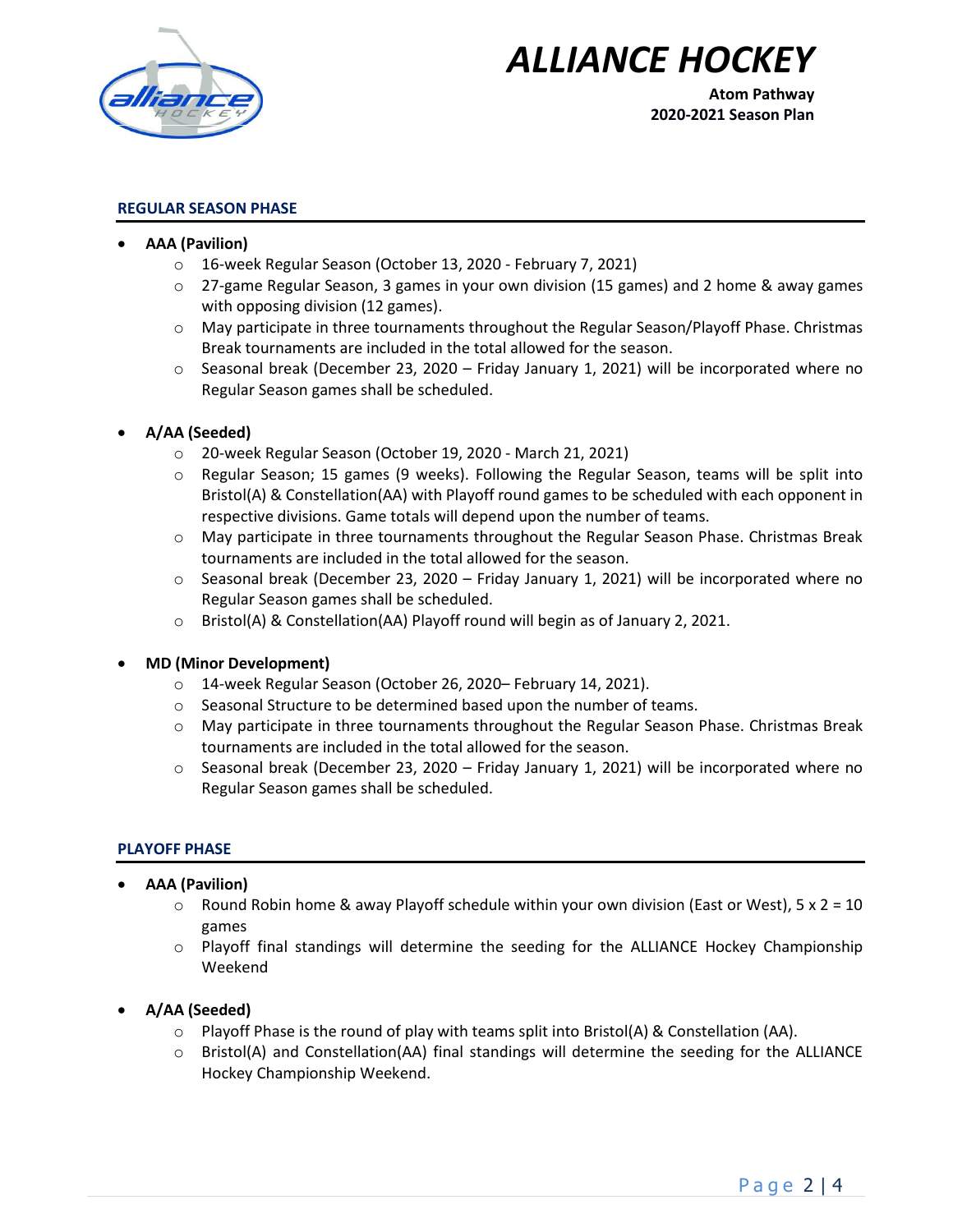



**Atom Pathway 2020-2021 Season Plan**

## • **MD (Minor Development)**

- o Playoff Phase will see a re-tiering into Tier 1 & 2 (pending on parity in League).
- $\circ$  Round Robin home & away Playoff schedule within the respective tiered divisions.
- o Final standings will determine the seeding for the ALLIANCE Hockey MD Championship Weekend.

#### **ALLIANCE CHAMPIONSHIP WEEKEND**

- Major Atom will be completed a weekend earlier than Minor Atom because those Championship teams qualify for OHF Championships.
- OHF Championships scheduled April 9-11, 2021.

## • **AAA (Pavilion) Host & Dates TBD**

- o Major Atom March 26-28, 2021
	- All teams qualify for ALLIANCE Championship Weekend
	- Top two ALLIANCE teams from ALLIANCE Championship Weekend will advance to OHF Championships
- $\circ$  Minor Atom April 2-4, 2021
	- All teams qualify for ALLIANCE Championship Weekend

#### • **A/AA (Seeded) Host & Dates TBD**

- o Major Atom A & AA March 26-28, 2021
	- All teams qualify for ALLIANCE Championship Weekend
	- **•** Top two ALLIANCE teams from ALLIANCE Championship Weekend at A and AA will advance to OHF Championships
- o Minor Atom A & AA April 2-4, 2021
	- All teams qualify for ALLIANCE Championship Weekend

#### • **MD (Minor Development) Host TBD**

- o Minor & Major Atom April 9-11, 2021
	- All teams qualify for ALLIANCE Championship Weekend
	- Will be split into Tier 1, 2, 3 (pending league parity)